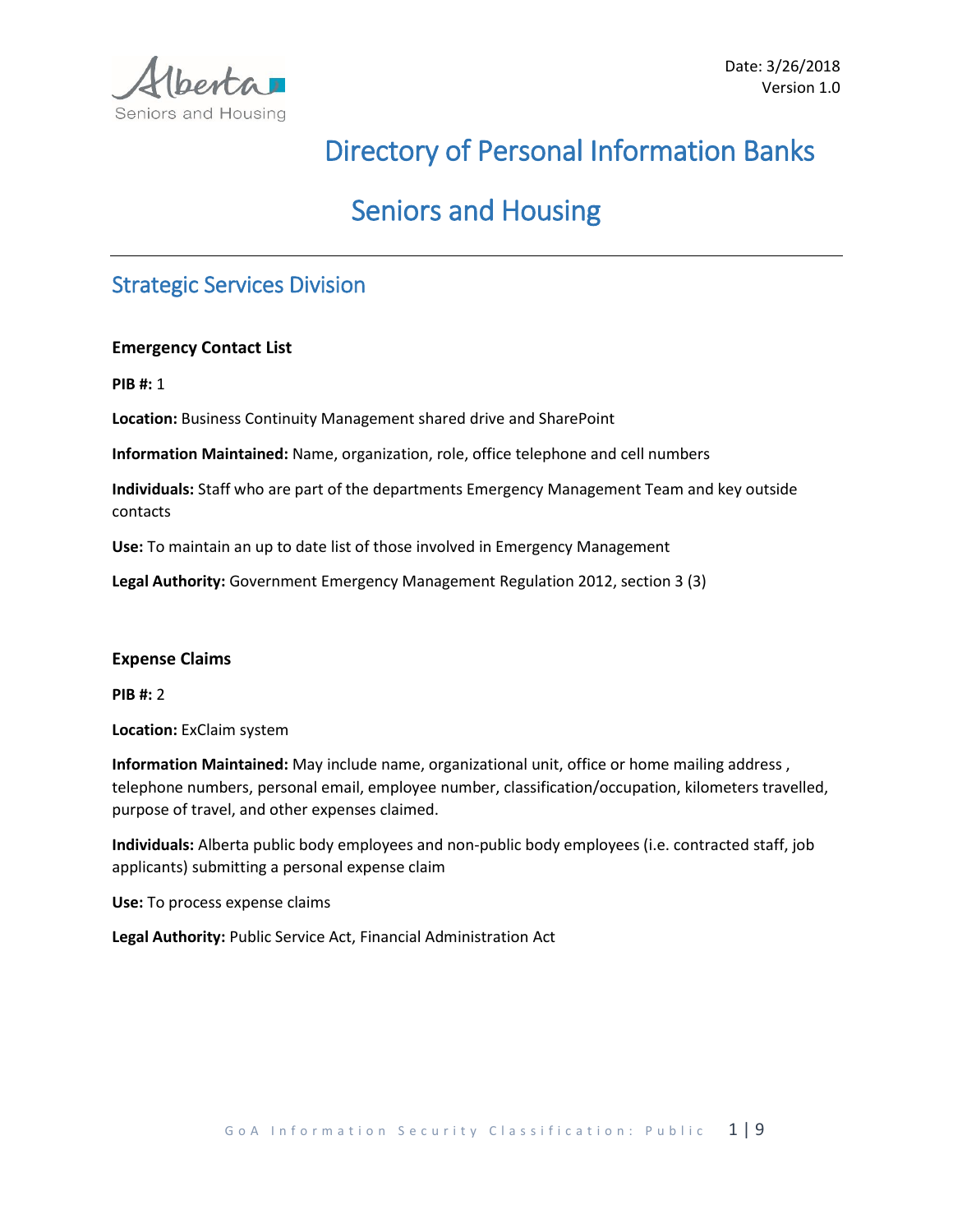Verta Seniors and Housing

#### Date: 3/26/2018 Version 1.0

## Housing Division

None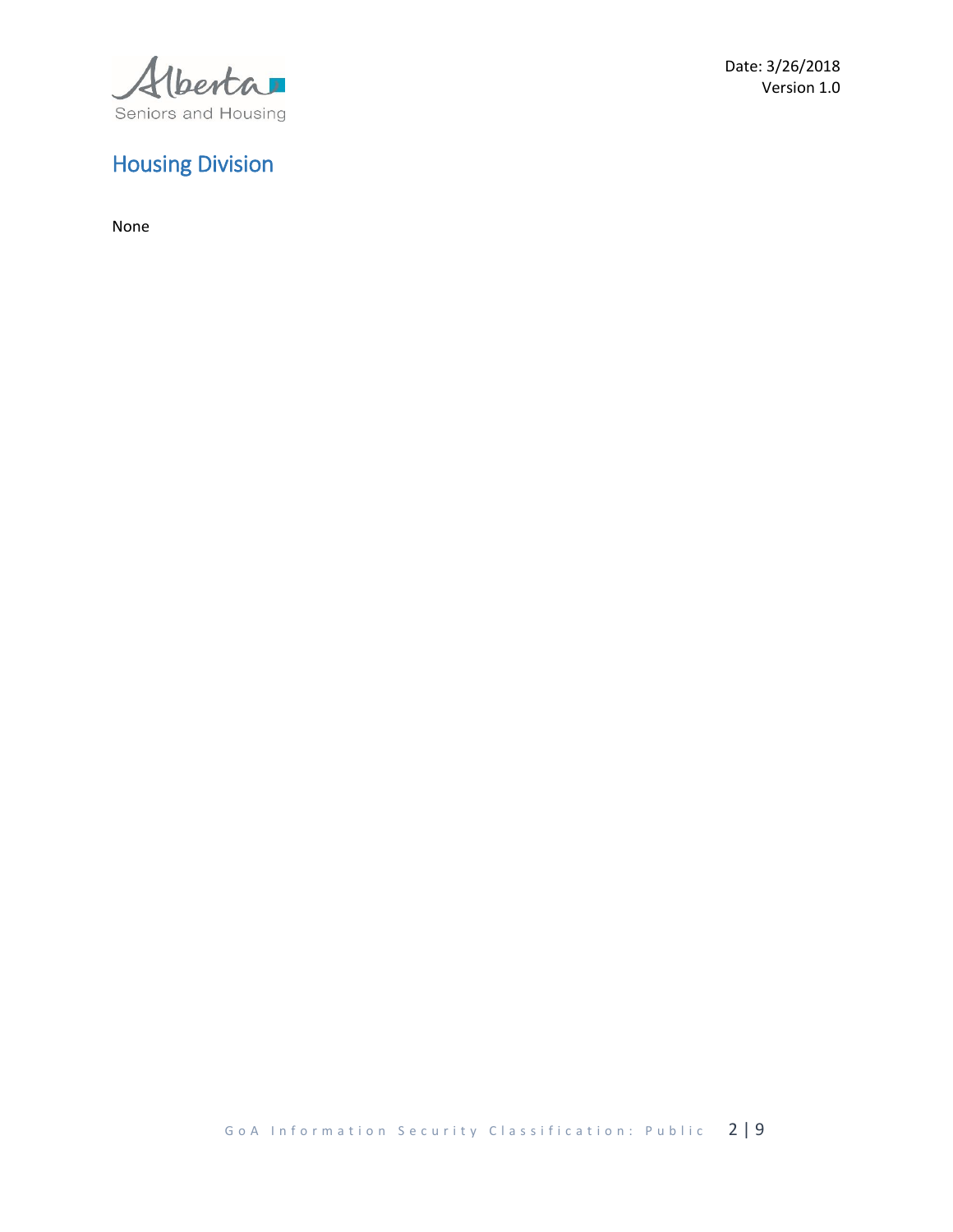

## Seniors Services Division

#### **Alberta Seniors Benefit (ASB)**

#### **PIB #: 1**

**Location:** Alberta Seniors Benefit Program, maintained within Alberta Seniors Benefit system

**Information Maintained:** Name, Address, Birthdate, Phone Number, Personal Health Number, Social Insurance Number, Marital Status, Type of Residence, Trustee/Power of Attorney name and Bank information (for direct deposit), Income, Eligibility for Old Age Security, Canadian Citizenship, Alberta Residency

**Individuals:** Applicants to the Alberta Seniors Benefit program

**Use:** Applicants provide Information to the program, collected for the provision of a benefit

**Legal Authority:** Alberta Seniors Benefit Act and Regulation, Freedom of Information and Protection of Privacy Act

#### **Special Needs Assistance (SNA)**

#### **PIB #: 2**

**Location:** Special Need Assistance Program, maintained within Alberta Seniors Benefit system

**Information Maintained:** Name, Address, Birthdate, Phone Number, Personal Health Number, Marital Status, Type of Residence, Trustee/Power of Attorney name and Bank information (for direct deposit), Income, Canadian Citizenship, Alberta Residency

**Individuals:** Applicants to the Special Needs Assistance program

**Use:** Applicants provide Information to the program, collected for the provision of a benefit

**Legal Authority:** Alberta Seniors Benefit Act and Regulation, Freedom of Information and Protection of Privacy Act

#### **Seniors Home Adaptation and Repair (SHARP)**

#### **PIB #: 3**

**Location:** Seniors Home Adaptation and Repair Program, maintained within Alberta Seniors Benefit system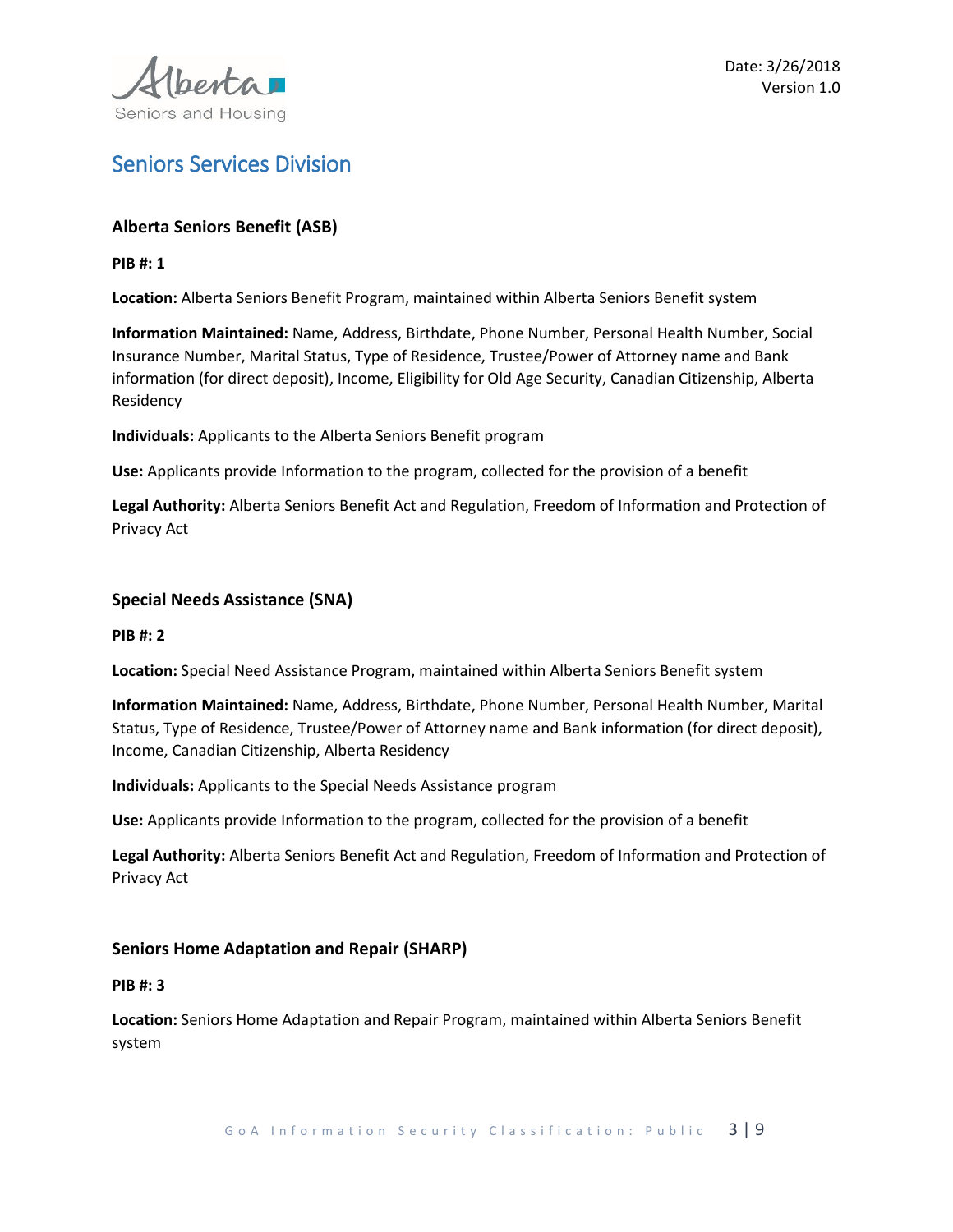

**Information Maintained:** Name, Address, Birthdate, Phone Number, Personal Health Number, Social Insurance Number, Marital Status, Canadian Citizenship, Alberta Residency, Trustee/Power of Attorney name and address, Bank information (for direct deposit), Income

**Individuals:** Applicants to the Seniors Home Adaptation and Repair program

**Use:** Applicants provide Information to the program, collected for the provision of a benefit

**Legal Authority:** Seniors Home Adaptation and Repair Act and Regulation, Freedom of Information and Protection of Privacy Act

#### **Seniors Property Tax Deferral (SPTD)**

**PIB #: 4**

**Location:** Seniors Property Tax Deferral Program, see below for locations

**Information Maintained:** Name, Address, Birthdate, Phone Number, Personal Health Number, Marital Status, Canadian Citizenship, Alberta Residency, Trustee/Power of Attorney name - maintained within Alberta Seniors Benefit system

Property Tax information (tax roll number, LINC, Title Number, legal land description, assessed value, current taxes owing, encumbrances), Home insurance Registered owner names and phone numbers) – maintained within SPTD system

**Individuals:** Applicants to the Seniors Property Tax Deferral program

**Use:** Applicants provide Information to the program, collected for the provision of a benefit

**Legal Authority:** Seniors Property Tax Deferral and Repair Act and Regulation, Freedom of Information and Protection of Privacy Act

#### **Designated Supportive Living and Long Term Care Information Portal (DLIP)**

#### **PIB #: 5**

**Location:** Designated Supportive Living and Long Term Care Information, maintained within the DLIP system

**Information Maintained:** Name, Address, Birthdate, Personal Health Number

**Individuals:** Applicants to the Alberta Seniors Benefit program

**Use:** Long Term Care or Designated Supportive Living facilities provide information to the program, collected for the provision of a benefit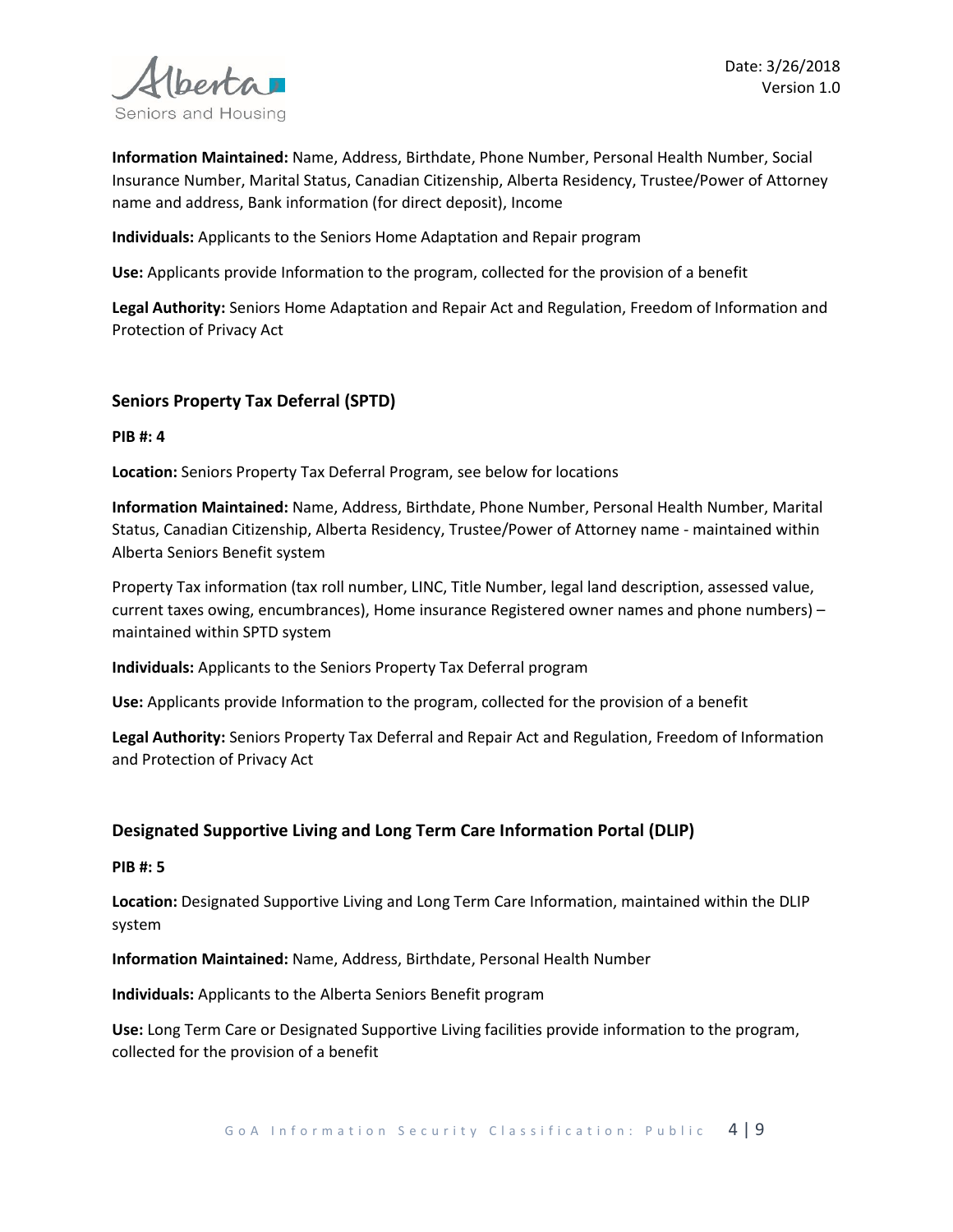

**Legal Authority:** Alberta Seniors Benefit Act and Regulation, Freedom of Information and Protection of Privacy Act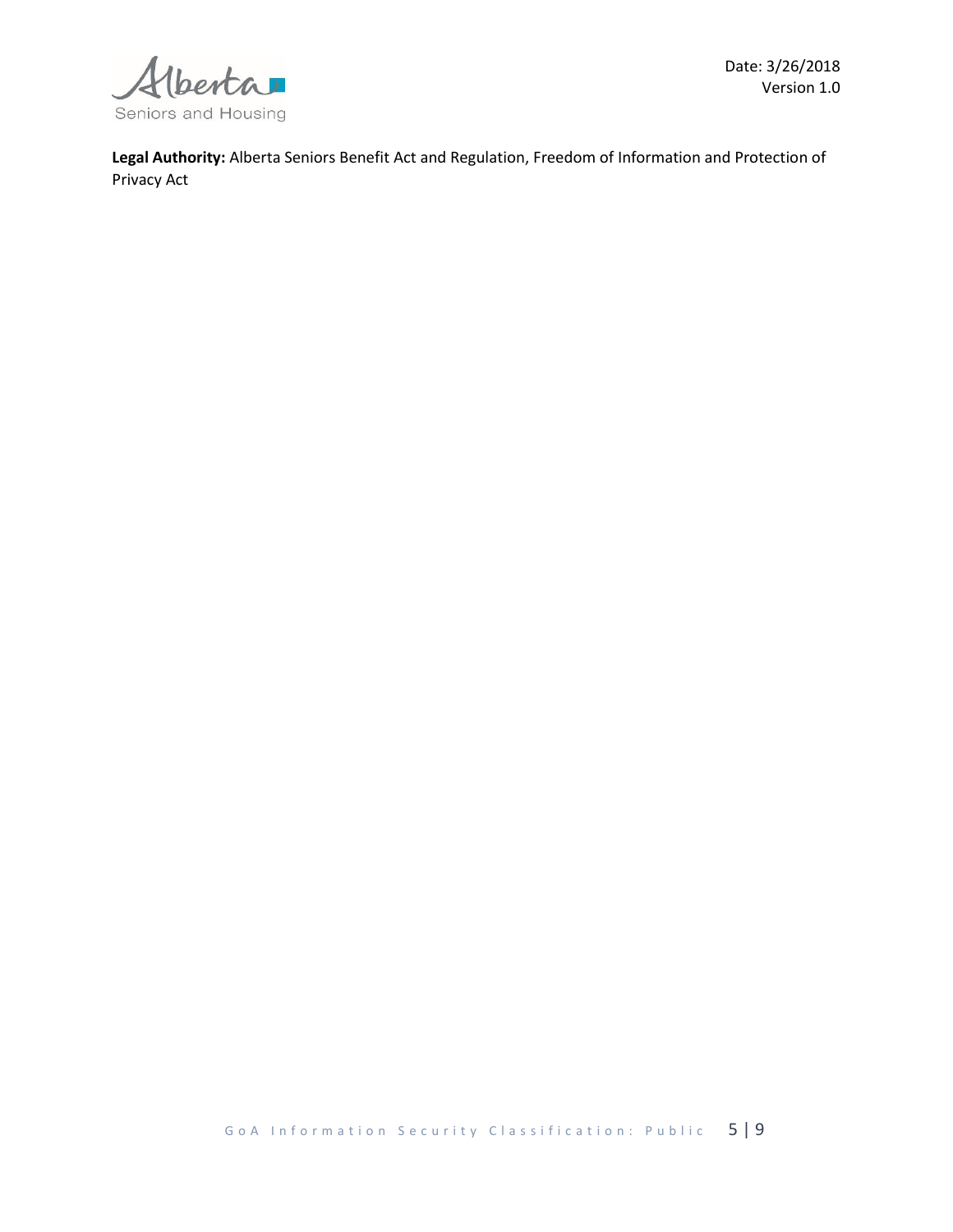

## Office of the Seniors Advocate

#### **Microsoft Dynamics Customer Relationship Management (CRM) System**

**PIB #1:**

**Location:** Office of the Seniors Advocate

**Information Maintained:** May include name, telephone number, email address, mailing address, date of birth, age, place of residence, income, benefits, tax information, health information, power of attorney, names and contact information for family members/caregivers/acquaintances, legal documents such as leases, rental agreements or contracts.

**Individuals:** Residents of Alberta (sometimes individuals from outside the province or country) or a seniors group/organization.

**Use:** To provide referrals, information or assistance to resolve an issue or to receive feedback on an issue or concern. General demographic data, number of contacts regarding a concern and type of issues are reported.

**Legal Authority:** Freedom of Information and Protection of Privacy Act, section 33(c)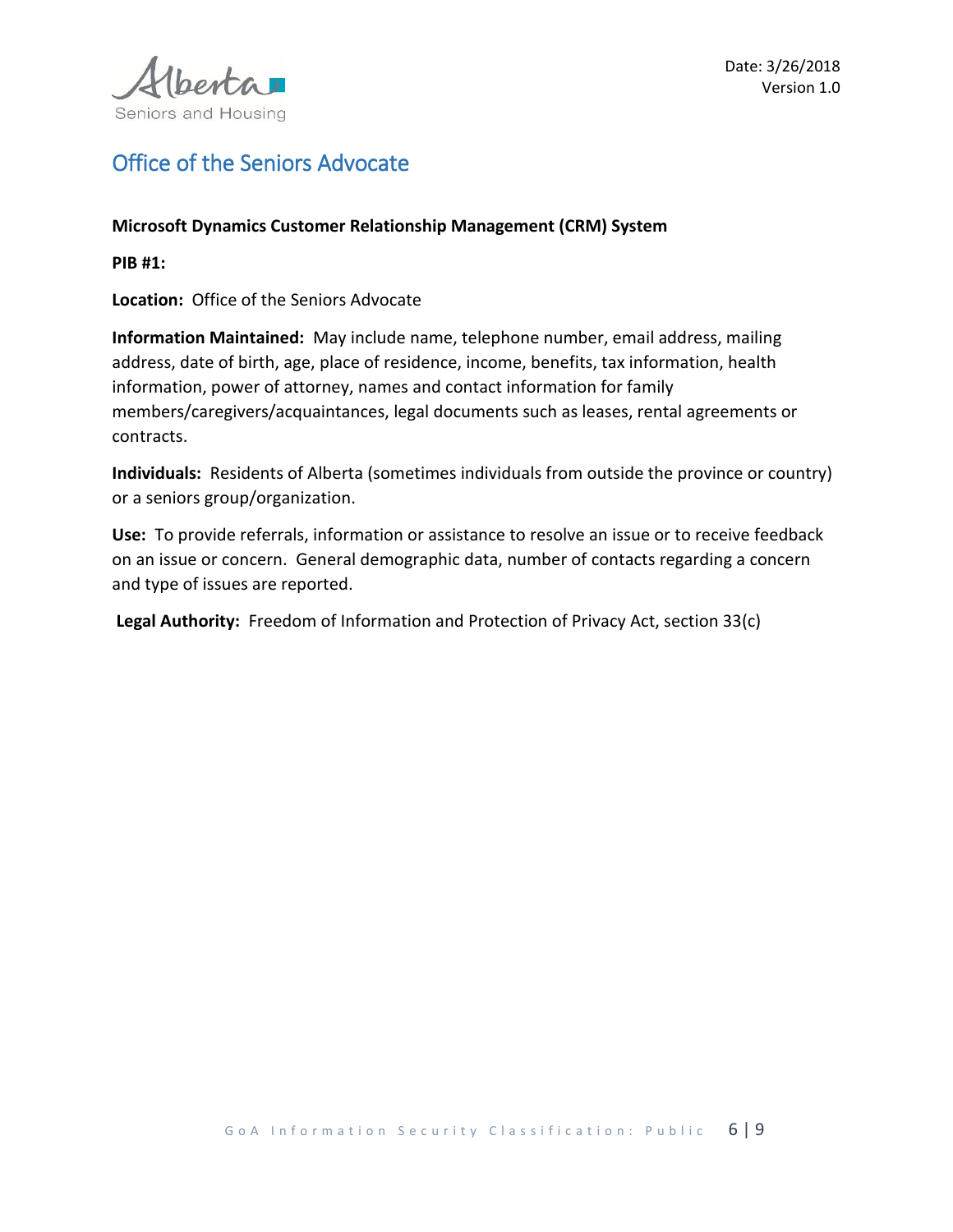

Date: 3/26/2018 Version 1.0

## All Divisions

#### **Correspondence/Action Request Tracking**

**PIB #:** 1

**Location:** Various areas of the Ministry

**Information Maintained:** May include name, address, telephone numbers, email addresses and other personal information included by the originator within the content of the correspondence.

**Individuals:** Individuals requesting information or a response from a public body senior executive

**Use:** To manage receipt of and responses to correspondence, inquiries and briefings

**Legal Authority:** Freedom of Information and Protection of Privacy Act, Section 33(c)

#### **Employee Directories**

**PIB #: 2**

**Location:** Various areas of the Ministry

**Information Maintained:** Name, office telephone and cell numbers, office name and address

**Individuals:** Alberta Public Service Employees

**Use:** For quick reference, directing calls, visitors and mail to appropriate staff as applicable

**Legal Authority:** Public Service Act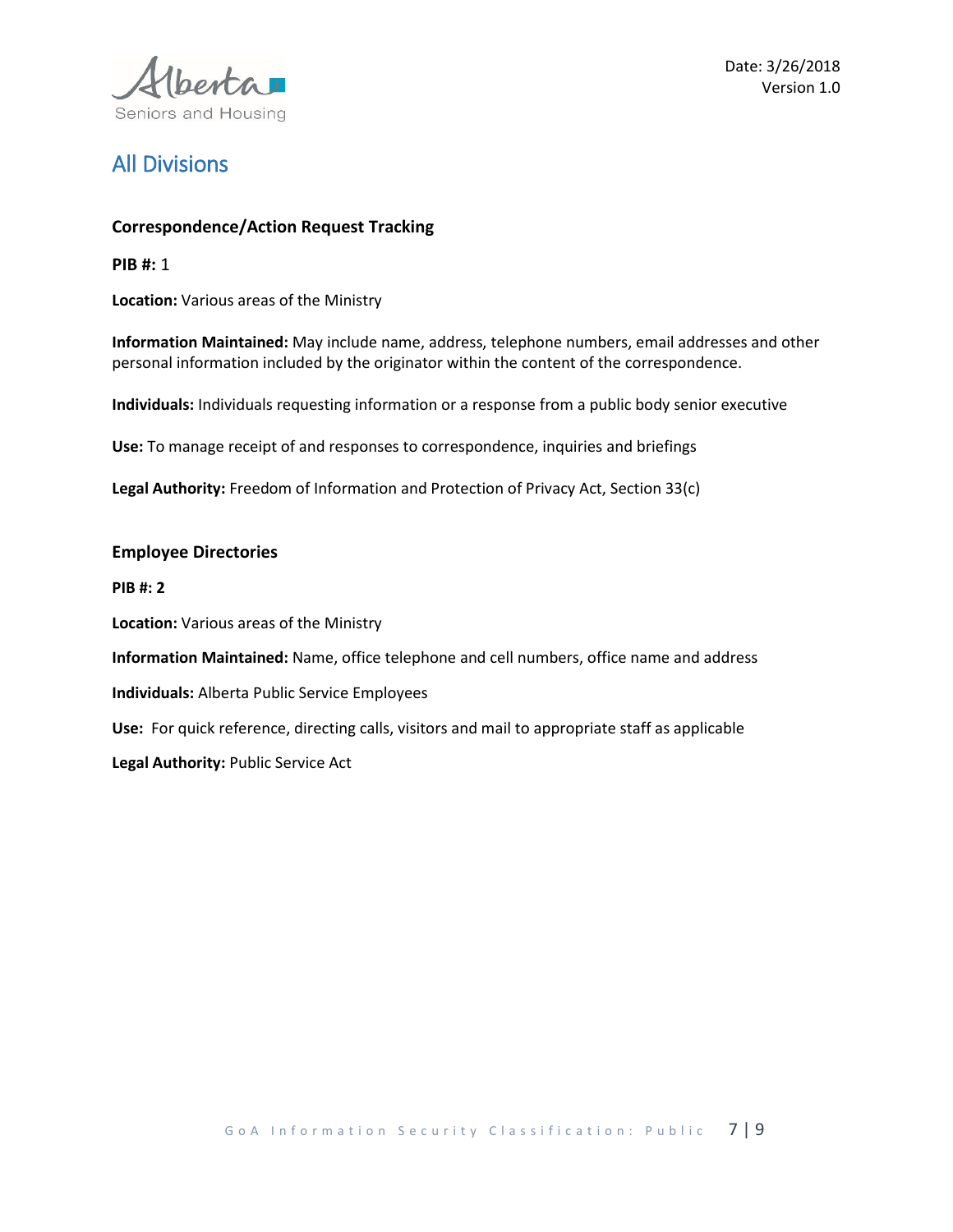

### Human Resources

#### **Employee Emergency Contact List**

**PIB #:** 1

**Location:** Human Resources

**Information Maintained:** Name of significant other, office and personal telephone and cell numbers of significant other

**Individuals:** Alberta Public Service Employees

**Use:** To use in case of an emergency

**Legal Authority:** Public Service Act.

#### **Employee Files**

**PIB #:** 2

#### **Location:** Human Resources

**Information Maintained:** May include name, birth date, gender, social insurance number, home and office addresses, telephone and fax numbers, employment authorization, email address, employee identification number, resume/applications for employment, official oath, education, employment history, appointment records, performance appraisals, employee relations, attendance records, pay and benefits information, staff development and training, learning accounts, occupational health and safety, employee assistance, medical board records, health and life insurance records, employee conflict of interest disclosure statements, grievances, recognition awards, job classification, professional association memberships and certifications, security clearance, parking/building passes, employee authentication log-on, and other personal data related to employment.

#### **Individuals:** Alberta Public Service Employees

**Use:** Records the employee's work history and payroll/benefit transactions. NOTE: Employee files are in partitioned formats that limit the access to only those staff who have a need to access specific information.

**Legal Authority:** Public Service Act.